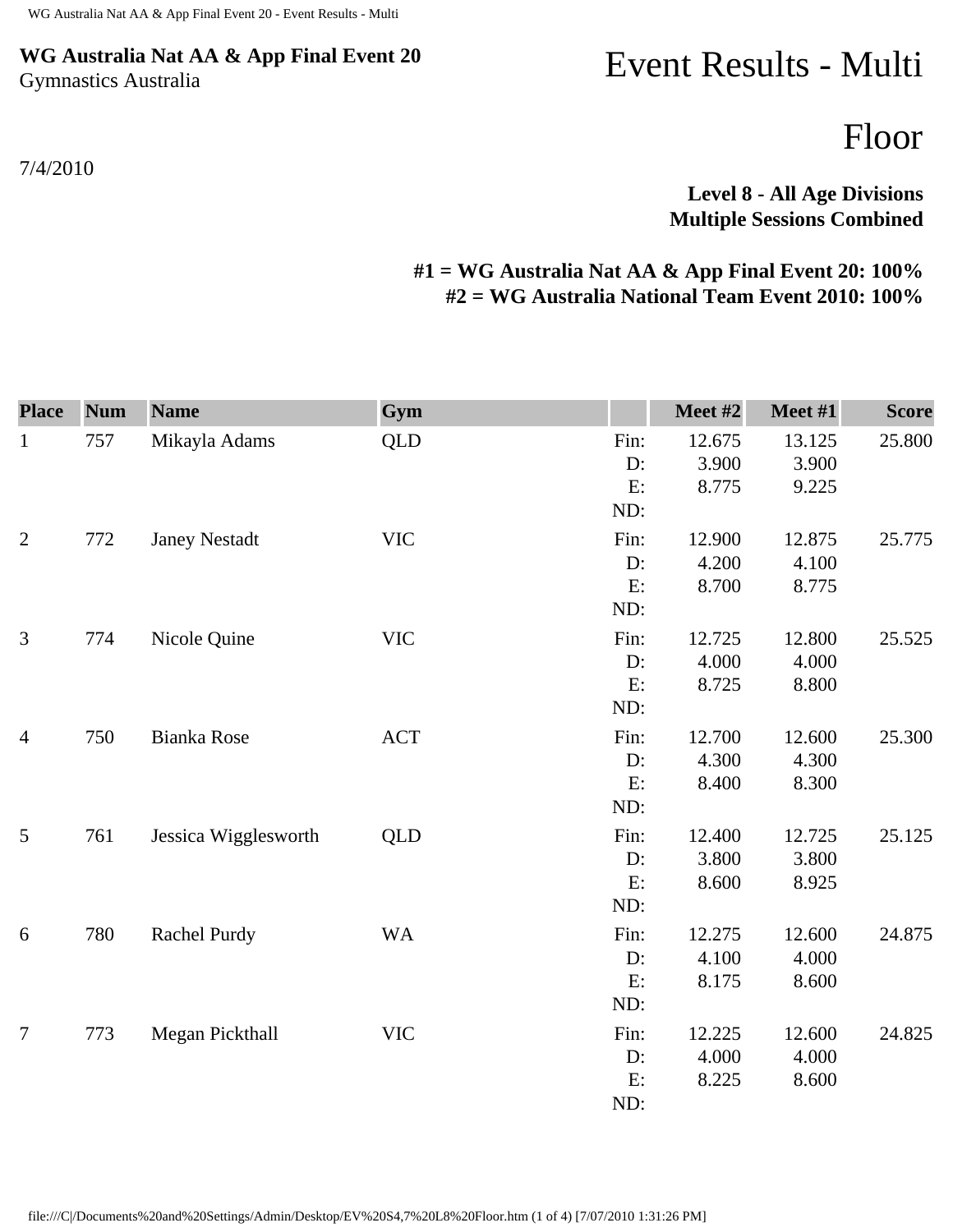WG Australia Nat AA & App Final Event 20 - Event Results - Multi

| $8\,$ | 758 | Alicia Biggs            | <b>QLD</b> | Fin:<br>D:<br>E:<br>ND:    | 12.375<br>3.700<br>8.675             | 12.425<br>3.700<br>8.725 | 24.800 |
|-------|-----|-------------------------|------------|----------------------------|--------------------------------------|--------------------------|--------|
| 9     | 770 | Olivia Delbridge        | <b>VIC</b> | Fin:<br>$D$ :<br>E:<br>ND: | 12.325<br>4.100<br>8.225             | 12.300<br>4.100<br>8.200 | 24.625 |
| 10    | 771 | Georgia Holston         | <b>VIC</b> | Fin:<br>D:<br>E:<br>ND:    | 12.150<br>3.900<br>8.250             | 12.350<br>3.900<br>8.450 | 24.500 |
| 11    | 759 | <b>Sky Brunker</b>      | <b>QLD</b> | Fin:<br>D:<br>E:<br>ND:    | 12.275<br>4.100<br>8.275<br>$-0.100$ | 12.200<br>3.900<br>8.300 | 24.475 |
| 12    | 746 | Elizabeth Grant         | <b>ACT</b> | Fin:<br>D:<br>E:<br>ND:    | 12.425<br>4.200<br>8.225             | 12.000<br>4.300<br>7.700 | 24.425 |
| 13    | 775 | Gabrielle Barham        | <b>WA</b>  | Fin:<br>D:<br>E:<br>ND:    | 12.500<br>3.800<br>8.700             | 11.850<br>3.600<br>8.250 | 24.350 |
| 14    | 754 | <b>Isabelle Ferrato</b> | <b>NSW</b> | Fin:<br>D:<br>E:<br>ND:    | 12.425<br>4.300<br>8.125             | 11.675<br>4.200<br>7.475 | 24.100 |
| 15T   | 751 | <b>Breeanna Carter</b>  | <b>NSW</b> | Fin:<br>D:<br>E:<br>ND:    | 12.000<br>3.900<br>8.100             | 12.050<br>4.000<br>8.050 | 24.050 |
| 15T   | 779 | Kirstie Horton          | <b>WA</b>  | Fin:<br>D:<br>E:<br>ND:    | 11.975<br>3.900<br>8.075             | 12.075<br>4.000<br>8.075 | 24.050 |
| 17    | 762 | Kyriah Willacy          | QLD        | Fin:<br>D:<br>E:<br>ND:    | 12.050<br>3.900<br>8.150             | 11.975<br>3.900<br>8.075 | 24.025 |
| 18    | 760 | Ashlea Mcsweeney        | <b>QLD</b> | Fin:<br>D:<br>E:<br>ND:    | 11.750<br>3.100<br>8.650             | 12.175<br>3.600<br>8.575 | 23.925 |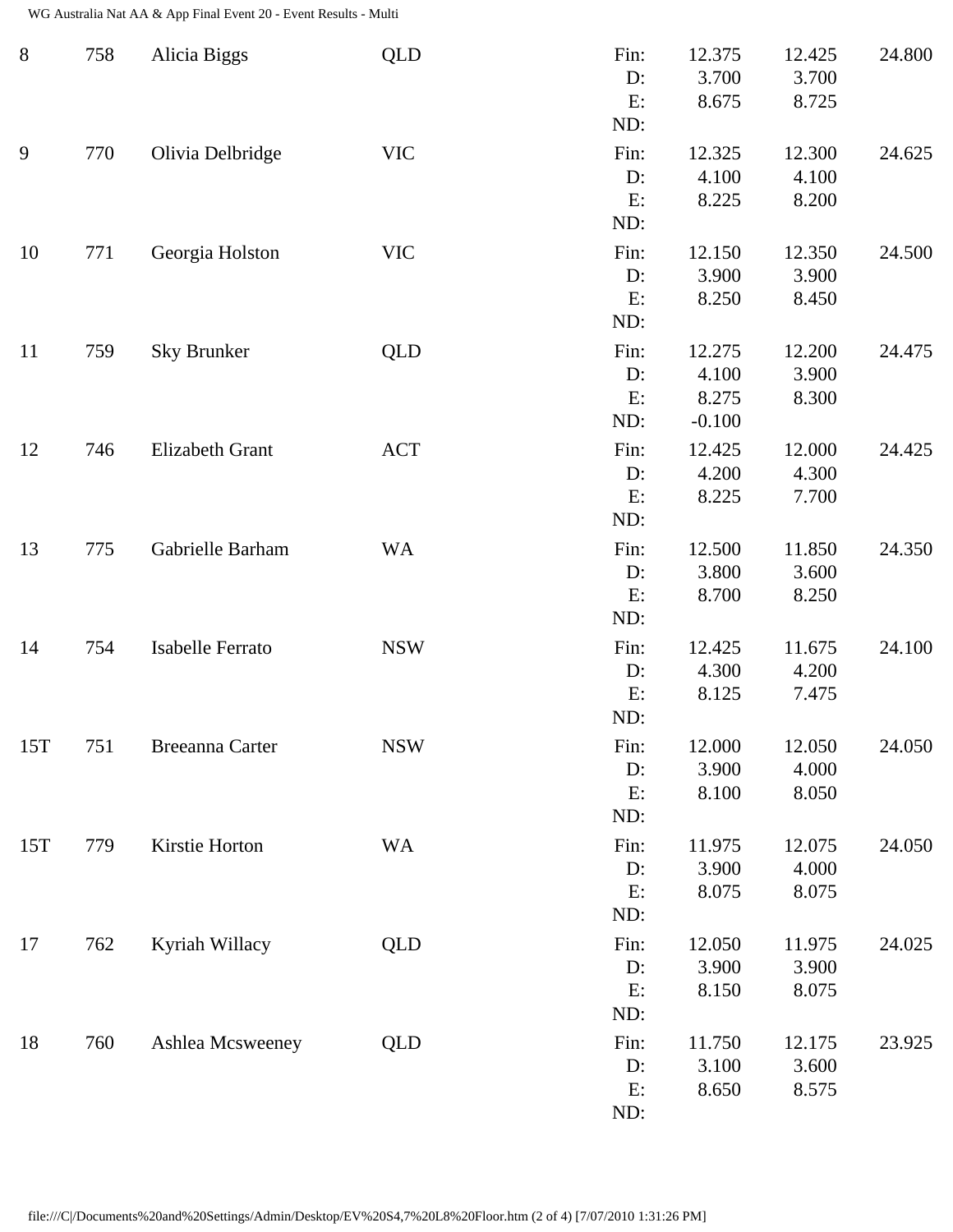WG Australia Nat AA & App Final Event 20 - Event Results - Multi

| 19  | 776 | Olivia Brown          | <b>WA</b>  | Fin:<br>D:<br>E:<br>ND:    | 12.025<br>4.100<br>7.925             | 11.850<br>3.900<br>7.950 | 23.875 |
|-----|-----|-----------------------|------------|----------------------------|--------------------------------------|--------------------------|--------|
| 20  | 769 | Christine Bonfadini   | <b>VIC</b> | Fin:<br>D:<br>E:<br>ND:    | 11.875<br>3.900<br>7.975             | 11.950<br>3.900<br>8.050 | 23.825 |
| 21  | 756 | Jacqueline Rosenzweig | <b>NSW</b> | Fin:<br>D:<br>E:<br>ND:    | 11.900<br>4.000<br>7.900             | 11.750<br>4.000<br>7.750 | 23.650 |
| 22  | 777 | Alana Doust           | <b>WA</b>  | Fin:<br>D:<br>E:<br>ND:    | 11.500<br>3.800<br>7.700             | 12.125<br>3.800<br>8.325 | 23.625 |
| 23  | 747 | Kenyah Lawler         | <b>ACT</b> | Fin:<br>D:<br>E:<br>ND:    | 12.125<br>4.100<br>8.025             | 11.275<br>3.900<br>7.375 | 23.400 |
| 24  | 778 | Hannah Fairburn       | <b>WA</b>  | Fin:<br>D:<br>E:<br>ND:    | 11.725<br>3.700<br>8.025             | 11.600<br>3.700<br>7.900 | 23.325 |
| 25T | 766 | Jocelyn Stephens      | <b>SA</b>  | Fin:<br>$D$ :<br>E:<br>ND: | 12.050<br>3.800<br>8.250             | 11.200<br>3.600<br>7.600 | 23.250 |
| 25T | 753 | Claire Esdaile        | <b>NSW</b> | Fin:<br>D:<br>E:<br>ND:    | 12.100<br>4.100<br>8.000             | 11.150<br>4.000<br>7.150 | 23.250 |
| 27  | 768 | Keely Tyler-Dowd      | <b>SA</b>  | Fin:<br>$D$ :<br>E:<br>ND: | 11.825<br>4.100<br>7.825<br>$-0.100$ | 11.400<br>4.100<br>7.300 | 23.225 |
| 28  | 749 | Annalise Moore        | <b>ACT</b> | Fin:<br>$D$ :<br>E:<br>ND: | 11.600<br>4.100<br>7.500             | 11.400<br>4.200<br>7.200 | 23.000 |
| 29  | 748 | Tahni Lawler          | <b>ACT</b> | Fin:<br>D:<br>E:<br>ND:    | 11.775<br>4.200<br>7.575             | 11.200<br>4.000<br>7.200 | 22.975 |